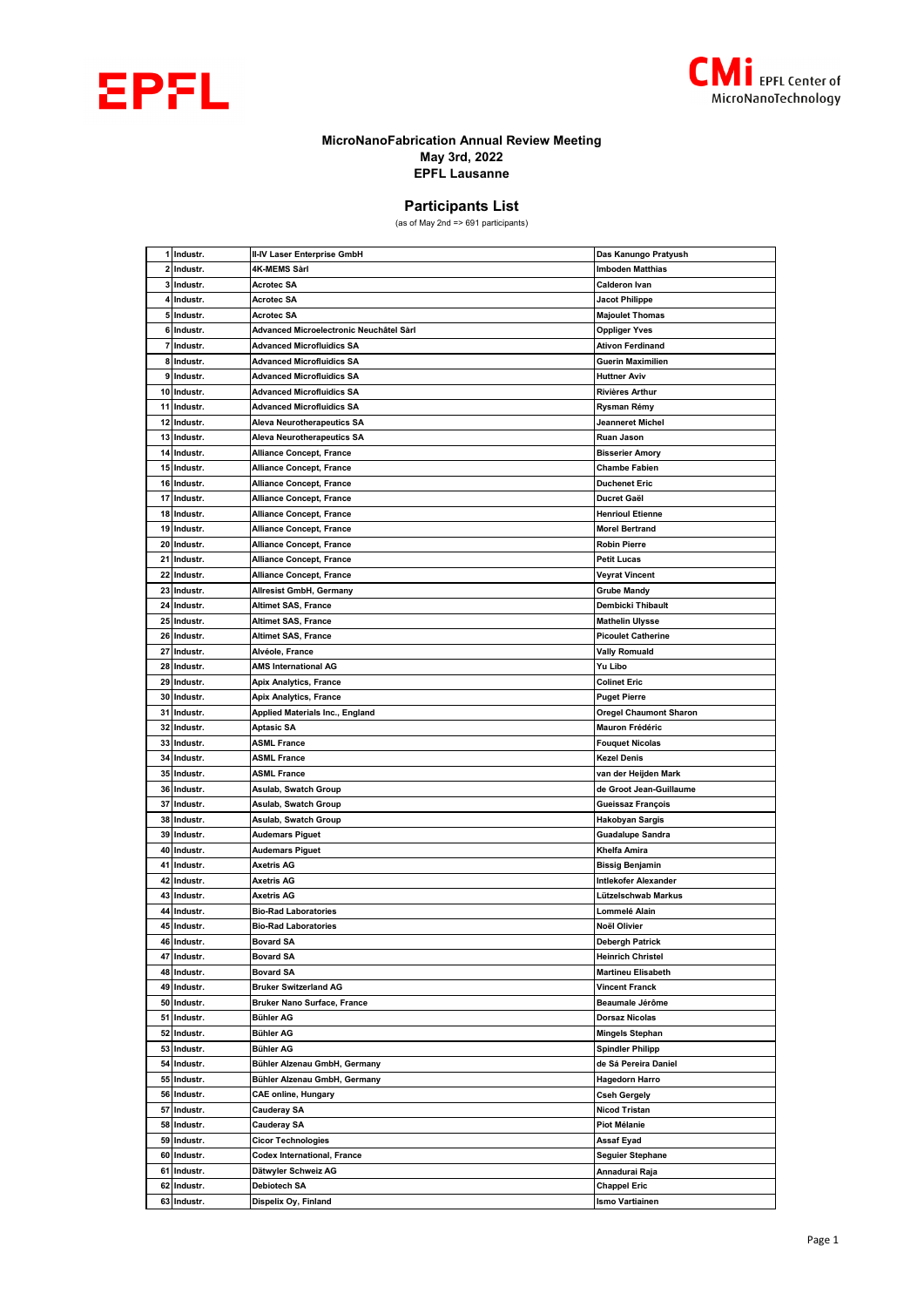



|     | 64 Industr.  | Dispelix Oy, Finland                               | Riku Rikkola               |
|-----|--------------|----------------------------------------------------|----------------------------|
|     | 65 Industr.  | Econorm AG                                         | Alves de Sousa Stephane    |
|     |              |                                                    |                            |
|     | 66 Industr.  | <b>Econorm AG</b>                                  | Griesen Florian            |
| 67  | Industr.     | <b>ELES Semiconductor Equipment SpA, Italy</b>     | Piazzai Valerio            |
| 68  | Industr.     | <b>Enas Fraunhofer, Germany</b>                    | <b>Reuter Danny</b>        |
|     | 69 Industr.  | <b>Eurofins Material Science and Engineering</b>   | <b>Reynaud Chrystelle</b>  |
|     | 70 Industr.  | EV Group Europe & Asia/Pacific GmbH, Austria       | <b>Bobenstetter Otto</b>   |
|     |              |                                                    |                            |
| 71  | Industr.     | Exalos AG                                          | <b>Martin Denis</b>        |
|     | 72 Industr.  | FASTREE3D SA                                       | <b>Florin Claude</b>       |
|     | 73 Industr.  | <b>FEMTOprint SA</b>                               | Ferrini Rolando            |
|     | 74 Industr.  | <b>FEMTOprint SA</b>                               | Pavese Matilde Maria       |
|     | 75 Industr.  | <b>FEMTOprint SA</b>                               | Toscano Rosanna            |
|     |              |                                                    |                            |
|     | 76 Industr.  | Freshape SA                                        | Shahrabi Elmira            |
|     | 77 Industr.  | Gb Microfab                                        | <b>Fosse Philippe</b>      |
|     | 78 Industr.  | Gersteltec Sàrl                                    | Jiguet Sébastien           |
|     | 79 Industr.  | Gersteltec Sàrl                                    | Judelewicz Moshe           |
|     | 80 Industr.  | Gloor Instruments AG                               | <b>Brandenberger Harry</b> |
|     |              |                                                    |                            |
|     | 81 Industr.  | Gloor Instruments AG                               | Diehl Rozenn               |
|     | 82 Industr.  | <b>Gloor Instruments AG</b>                        | Jerjen Iwan                |
|     | 83 Industr.  | Heidelberg Instruments Nano AG                     | Käppeli Myriam             |
|     | 84 Industr.  | <b>Hilpert electronics AG</b>                      | <b>Burkart Raphael</b>     |
| 85  | Industr.     | <b>Hilpert electronics AG</b>                      | Vogel Manfred              |
|     |              |                                                    |                            |
|     | 86 Industr.  | Hightech Zentrum Aargau AG                         | <b>Morstein Marcus</b>     |
|     | 87 Industr.  | Hitachi Energy                                     | <b>Buitrago Elizabeth</b>  |
| 88  | Industr.     | Hitachi Energy                                     | Knoll Lars                 |
|     | 89 Industr.  | Hiwitec GmbH                                       | Willemin Jean-François     |
|     | 90 Industr.  | Huawei Technologies Oy (Finland) Co., Ltd, Finland | Fan Jie                    |
|     |              |                                                    |                            |
|     | 91 Industr.  | Huawei Technologies Oy (Finland) Co., Ltd, Finland | Guo Fei                    |
|     | 92 Industr.  | Huawei Technologies Oy (Finland) Co., Ltd, Finland | Xu Jia                     |
|     | 93 Industr.  | Huawei Technologies Oy (Finland) Co., Ltd, Finland | Milosavljevic Zlatoljub    |
|     | 94 Industr.  | Huawei Zurich Research Center                      | Huang Hua                  |
| 95  | Industr.     | Huawei Zurich Research Center                      | Wang Hao                   |
|     |              |                                                    |                            |
|     | 96 Industr.  | Huawei Zurich Research Center                      | Zhou Bo                    |
|     | 97 Industr.  | Hybrid SA                                          | <b>Pasquet Philippe</b>    |
|     | 98 Industr.  | Hybrid SA                                          | Valantin Dominique         |
| 99  | Industr.     | <b>IBM Research GmbH</b>                           | Wen Pengyan                |
|     | 100 Industr. | ldonus Sàrl                                        | Polishchuk Irina           |
|     |              |                                                    |                            |
|     | 101 Industr. | Idonus Sàrl                                        | <b>Spoerl Christian</b>    |
|     | 102 Industr. | ID Quantique SA                                    | <b>Berrazouane Riad</b>    |
|     | 103 Industr. | <b>ID Quantique SA</b>                             | <b>Bussières Félix</b>     |
|     | 104 Industr. | <b>ID Quantique SA</b>                             | Gras Gaëtan                |
|     | 105 Industr. | Imina Technologies SA                              | <b>Boche Karl</b>          |
|     |              |                                                    |                            |
|     | 106 Industr. | Imina Technologies SA                              | <b>Courbat William</b>     |
| 107 | Industr.     | Imina Technologies SA                              | Grushina Anya              |
|     | 108 Industr. | IMT Masken und Teilungen AG                        | <b>Bauert Tobias</b>       |
|     | 109 Industr. | Inficon Ltd, Liechtenstein                         | Andreaus Bernhard          |
|     | 110 Industr. | Inficon Ltd, Liechtenstein                         | Kuzminykh Yury             |
|     |              |                                                    |                            |
|     | 111 Industr. | Inficon Ltd, Liechtenstein                         | Le Quang Toai              |
|     | 112 Industr. | Inficon Ltd, Liechtenstein                         | <b>Mata Osoro</b>          |
|     | 113 Industr. | Inficon Ltd, Liechtenstein                         | Wälchli Urs                |
|     | 114 Industr. | Ingénieur-Conseils Sàrl                            | Socchi Pascal              |
|     | 115 Industr. | Iris Switzerland                                   | Jeanneret François         |
|     |              |                                                    |                            |
|     | 116 Industr. | JEOL Italia SpA, Italy                             | Watanabe Yuji              |
|     | 117 Industr. | <b>KLA Instruments Goup, Germany</b>               | Samadi Hassan              |
|     | 118 Industr. | KLA Instruments Goup, Germany                      | Schelwald Rayner           |
|     | 119 Industr. | Kurt J. Lesker Company Ltd, England                | Sicé Isabelle              |
|     |              | Kurt J. Lesker Company Ltd, England                |                            |
|     | 120 Industr. |                                                    | <b>Stevens Jeremy</b>      |
| 121 | Industr.     | Lasertec BV, the Netherlands                       | Grandjean Jérémy           |
|     | 122 Industr. | Ligentec SA                                        | Buriakova Tatiana          |
|     | 123 Industr. | Ligentec SA                                        | <b>Carreire Jose</b>       |
|     | 124 Industr. | Ligentec SA                                        | Frigg Andreas              |
|     |              |                                                    |                            |
|     | 125 Industr. | Ligentec SA                                        | <b>Hessler Thomas</b>      |
|     | 126 Industr. | Ligentec SA                                        | Navickaite Gabriele        |
|     | 127 Industr. | Ligentec SA                                        | Petrović Ozren             |
|     | 128 Industr. | Ligentec SA                                        | Poidevin Axel              |
|     | 129 Industr. | Ligentec SA                                        | <b>Stilling Andreas</b>    |
|     |              |                                                    |                            |
|     | 130 Industr. | Ligentec SA                                        | <b>May Stuart</b>          |
|     | 131 Industr. | Lyncée Tec SA                                      | <b>Emery Yves</b>          |
| 132 | Industr.     | Lyncée Tec SA                                      | Xie Shenqi                 |
|     | 133 Industr. | <b>Mackinac MicroOptics SA</b>                     | Weible Kenneth             |
|     | 134 Industr. | <b>Maxon Innovation Lab</b>                        | <b>Chappuis Olivier</b>    |
|     |              |                                                    |                            |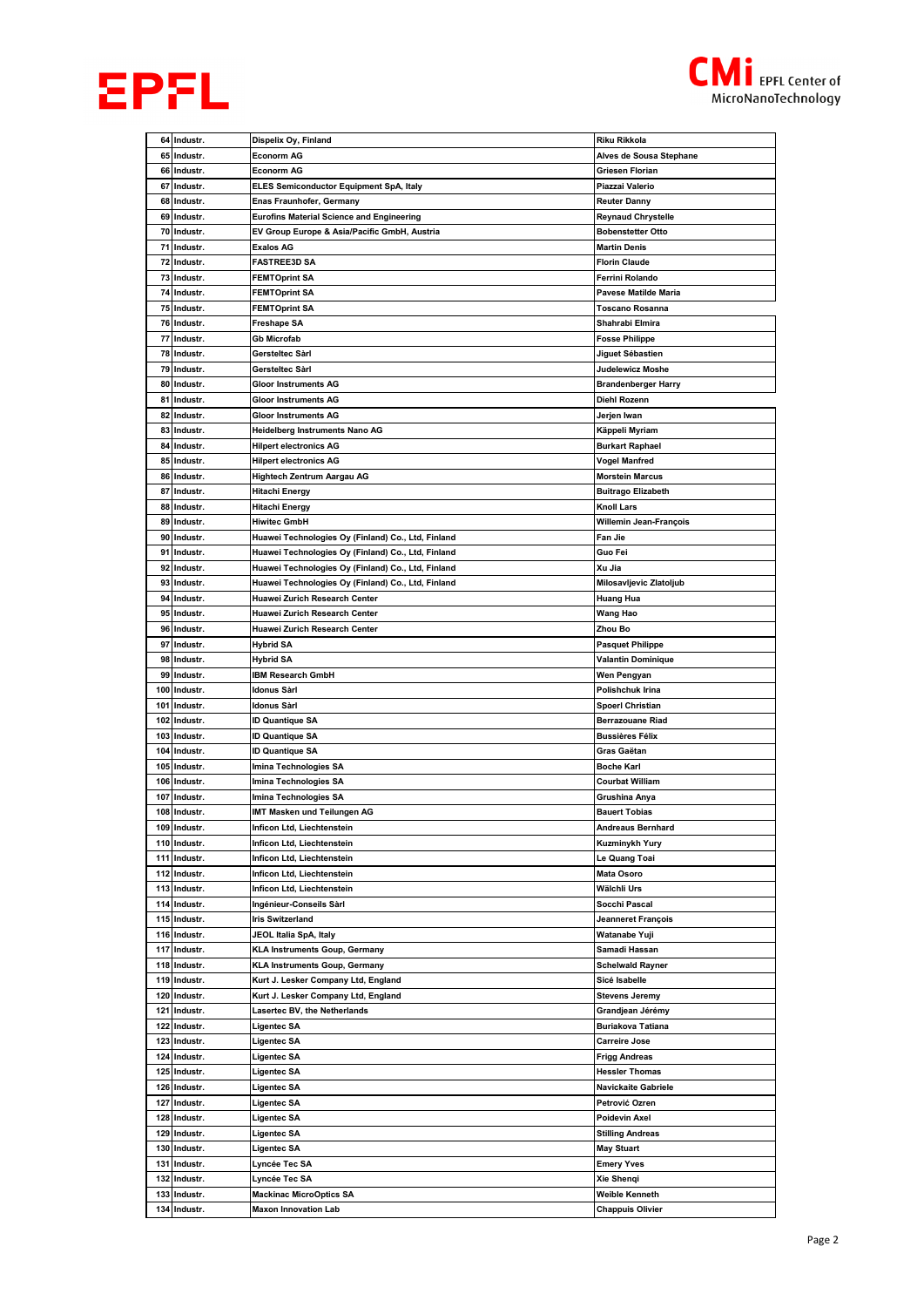



|            | 135 Industr.                 | <b>MDC Materials Development Corp SA</b>                        | Pellegrini Pina                                |
|------------|------------------------------|-----------------------------------------------------------------|------------------------------------------------|
|            | 136 Industr.                 | <b>MDC Materials Development Corp SA</b>                        | Staubli Paul                                   |
| 137        | Industr.                     | <b>Melexis Technologies SA</b>                                  | Close Gaël                                     |
| 138        | Industr.                     | <b>Melexis Technologies SA</b>                                  | Rosenfeld Daniel                               |
| 139        | Industr.                     | <b>Micro Crystal AG</b>                                         | Dalla Piazza Silvio                            |
|            | 140 Industr.                 | Micro Crystal AG                                                | <b>Sauter Bernd</b>                            |
| 141        | Industr.                     | <b>Micro Crystal AG</b>                                         | <b>Schnyder Benrhard</b>                       |
| 142        | Industr.                     | <b>Micro Erosion, France</b>                                    | Laude Emilie                                   |
|            | 143 Industr.                 | MicroFabSolutions s.r.l., Italy                                 | Conci Paolo                                    |
|            | 144 Industr.                 | <b>MicroR Systems</b>                                           | Pavlov Nikolay                                 |
|            | 145 Industr.                 | <b>Microsens SA</b>                                             | Grisel Alain                                   |
| 146        | Industr.                     | Microsens SA                                                    | Lehmann Ulrike                                 |
| 147        | Industr.                     | <b>Microtech Booster</b>                                        | Tosetti Joëlle                                 |
|            | 148 Industr.                 | <b>Miraex SA</b>                                                | <b>Cavadore Eline</b>                          |
| 149        | Industr.                     | <b>Montres Breguet SA</b>                                       | Stranczi Marc                                  |
| 150        | Industr.                     | Morphotonix S.à.r.I                                             | Savu Veronica                                  |
|            | 151 Industr.<br>152 Industr. | Morphotonix S.à.r.I<br>NanoRF Sàrl                              | Walger Thomas                                  |
| 153        | Industr.                     | Nanoscribe GmbH & Co.KG                                         | <b>Plessky Victor</b><br>Zimmer Jochen         |
| 154        | Industr.                     | Nanosurf AG                                                     | Portalupi Marco                                |
| 155        | Industr.                     | <b>Nanosurf AG</b>                                              | Vasyukov Denis                                 |
| 156        | Industr.                     | <b>Nanosurf AG</b>                                              | Ziegler Dominik                                |
| 157        | Industr.                     | NanoWorld AG                                                    | <b>Aeschimann Laure</b>                        |
|            | 158 Industr.                 | NanoWorld AG                                                    | Akiyama Terunobu                               |
| 159        | Industr.                     | NanoWorld AG                                                    | <b>Burri Mathieu</b>                           |
| 160        | Industr.                     | NanoWorld AG                                                    | Detterbeck Manfred                             |
| 161        | Industr.                     | Neyco, France                                                   | Costa Olivier                                  |
| 162        | Industr.                     | Nivarox-Far SA                                                  | <b>Chabloz Martial</b>                         |
| 163        | Industr.                     | Nivarox-Far SA                                                  | <b>Cusin Pierre</b>                            |
| 164        | Industr.                     | Nivarox-Far SA                                                  | Gandelhman Alex                                |
|            | 165 Industr.                 | Nivarox-Far SA                                                  | Hämmerli Alexandre                             |
|            | 166 Industr.                 | Olympus Suisse SA                                               | <b>Bauer Daniel</b>                            |
| 167        | Industr.                     | Olympus Suisse SA                                               | <b>Rubinstein Blaise</b>                       |
|            | 168 Industr.                 | Park Systems Europe GmbH, Germany                               | Böttcher Jens                                  |
| 169        | Industr.                     | Park Systems Europe GmbH, Germany                               | Höhne Gernot                                   |
| 170<br>171 | Industr.<br>Industr.         | Park Systems Europe GmbH, Germany<br>Pfeiffer Vacuum Schweiz AG | Kaminska Anastasiia<br><b>Beutler François</b> |
|            |                              |                                                                 |                                                |
|            |                              |                                                                 |                                                |
| 172        | Industr.                     | Phasis Sàrl                                                     | Cors Jorge                                     |
| 174        | 173 Industr.<br>Industr.     | <b>Photronics, France</b><br>Piemacs Sàrl                       | Loonis Jean-Jacques                            |
| 175        | Industr.                     | Pi Imaging Technology SA                                        | <b>Bagdzevicius Sarunas</b><br>Saudan Cyril    |
|            | 176 Industr.                 | Plasmadiam Sàrl                                                 | <b>Maire Maxime</b>                            |
|            | 177 Industr.                 | Plasmadiam Sàrl                                                 | <b>Schwob Guillaume</b>                        |
| 178        | Industr.                     | Plasmadiam Sàrl                                                 | <b>Toth Adrien</b>                             |
|            | 179 Industr.                 | Plasma-Therm LLC, France                                        | Pilloux Yannick                                |
|            | 180 Industr.                 | Plasma-Therm LLC, France                                        | Visintainer Yann                               |
| 181        | Industr.                     | <b>Portmann Instruments AG</b>                                  | <b>Jaccaud Yves</b>                            |
| 182        | Industr.                     | Quantum Design AG                                               | Julien Dumouchel                               |
|            | 183 Industr.                 | Raith BV, The Netherlands                                       | Carel Otto                                     |
|            | 184 Industr.                 | Raith GmbH, Germany                                             | Stodolka Jörg                                  |
| 185        | Industr.                     | Robotechnik Europe GmbH, Germany                                | Graziani Sylvano                               |
| 186        | Industr.                     | Rolex SA                                                        | <b>Berner Detlef</b>                           |
| 187        | Industr.                     | Rolex SA                                                        | <b>Bossart Richard</b>                         |
| 188<br>189 | Industr.<br>Industr.         | Rolex SA<br>Rolex SA                                            | <b>Calame Florian</b><br>Frehner Lénaïc        |
|            | 190 Industr.                 | Rolex SA                                                        | Henin Stefano                                  |
| 191        | Industr.                     | Rolex SA                                                        | <b>Multone Xavier</b>                          |
| 192        | Industr.                     | RSBG Advanced Manufacturing Technologies GmBH                   | Holzner Felix                                  |
| 193        | Industr.                     | Safran Colibrys SA                                              | <b>Berbett Damien</b>                          |
| 194        | Industr.                     | Safran Colibrys SA                                              | <b>Bescher Ludovic</b>                         |
| 195        | Industr.                     | Safran Colibrys SA                                              | Hiboux Stéphane                                |
| 196        | Industr.                     | Safran Colibrys SA                                              | Laforge Elias                                  |
| 197        | Industr.                     | Samtec                                                          | <b>Epitaux Marc</b>                            |
| 198        | Industr.                     | <b>Sand MicroSystems GmbH</b>                                   | Parsaie Farzad                                 |
| 199        | Industr.                     | Schaefer-Tec AG                                                 | <b>Barisone Elisa</b>                          |
| 200        | Industr.                     | Sensimed S.A.                                                   | Fritschi Raphaël                               |
| 201        | Industr.                     | <b>Sensirion AG</b>                                             | <b>Aebersold Brian</b>                         |
| 202        | Industr.                     | Sensirion AG                                                    | Widmer Désirée                                 |
| 203<br>204 | Industr.<br>Industr.         | <b>Sigatec SA</b><br><b>Sigatec SA</b>                          | <b>Clivaz Johannes</b><br>Glassey Marc-André   |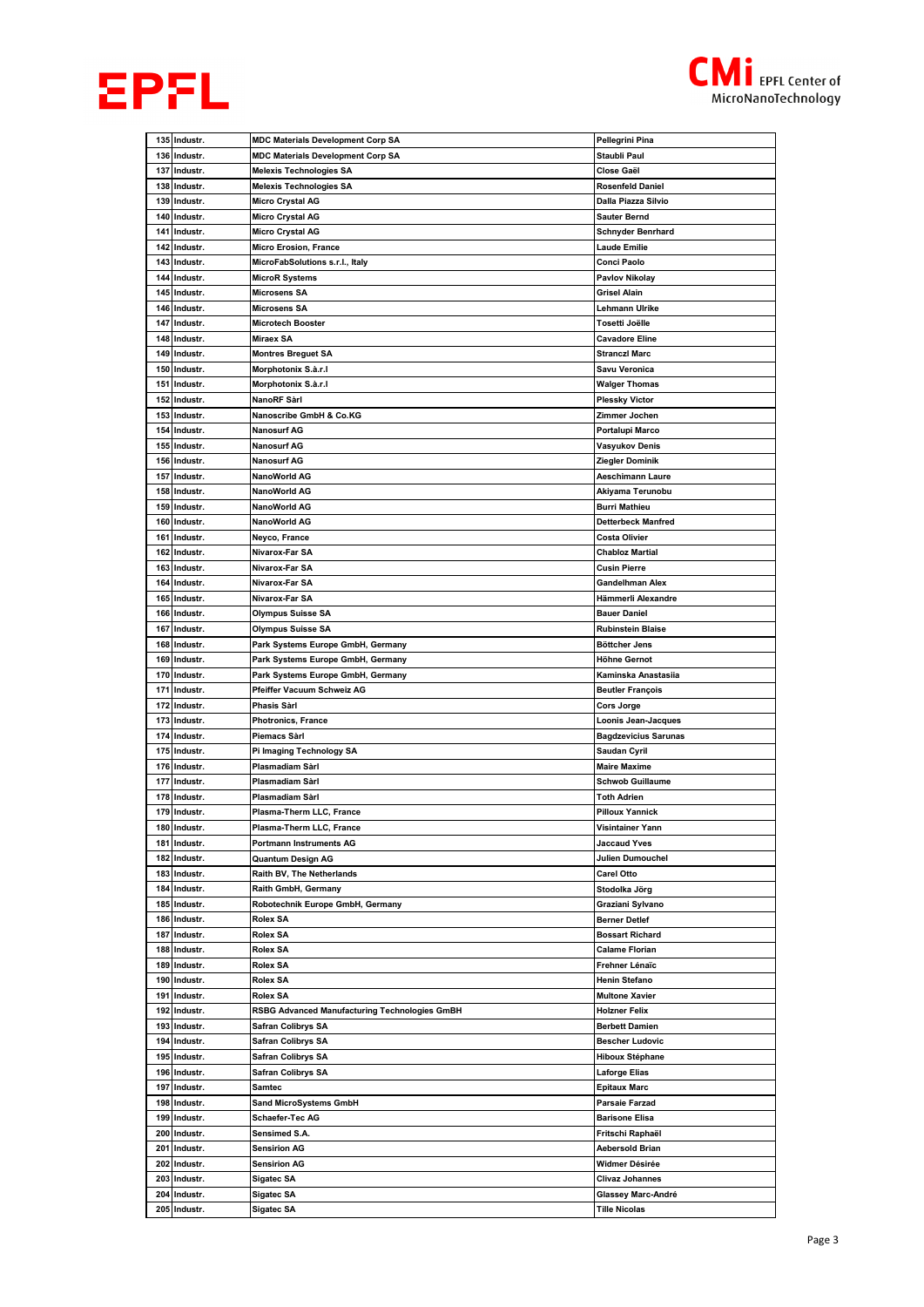



|     | 206 Industr.                   | Silicon Austria Labs GmbH, Austria              | Andrianov Nikolai                  |
|-----|--------------------------------|-------------------------------------------------|------------------------------------|
|     | 207 Industr.                   | Silicon Austria Labs GmbH, Austria              | De Pastina Annalisa                |
|     | 208 Industr.                   | Silicon Austria Labs GmbH, Austria              | Lagosh Anton                       |
| 209 | Industr.                       | Silicon Austria Labs GmbH, Austria              | Moridi Mohssen                     |
| 210 | Industr.                       | Silicon Austria Labs GmbH, Austria              | Shumna Alina                       |
|     |                                | SilMach, France                                 |                                    |
| 211 | Industr.                       |                                                 | Louvigné Pierre-François           |
| 212 | Industr.                       | <b>Silsef SAS, France</b>                       | Gâté Valentin                      |
| 213 | Industr.                       | <b>Silsef SAS, France</b>                       | <b>Turbil Colette</b>              |
|     | 214 Industr.                   | Silsef SAS, France                              | <b>Turover Daniel</b>              |
|     | 215 Industr.                   | Sil'tronix Silicon Technologies, France         | <b>Mermoud Jean-Charles</b>        |
| 216 | Industr.                       | Sil'tronix Silicon Technologies, France         | <b>Tapie Bernard</b>               |
|     | 217 Industr.                   | Sirin Orbital Systems AG                        | Madi Matteo                        |
|     | 218 Industr.                   | <b>STMicroelectronics, France</b>               | Ferrera Marco                      |
|     | 219 Industr.                   | <b>STMicroelectronics, France</b>               | <b>Gauthier Alexis</b>             |
|     | 220 Industr.                   | <b>SUSS MicroOptics SA</b>                      | <b>Berset Audrey</b>               |
| 221 | Industr.                       | <b>SUSS MicroOptics SA</b>                      | Noell Wilfried                     |
| 222 | Industr.                       | <b>SUSS MicroOptics SA</b>                      | <b>Pernet Pascal</b>               |
| 223 | Industr.                       | <b>SUSS MicroOptics SA</b>                      | Previde Massara Micol              |
| 224 | Industr.                       | <b>SUSS MicroOptics SA</b>                      | Quaranta Giorgio                   |
|     |                                |                                                 | <b>Scharf Toralf</b>               |
|     | 225 Industr.                   | <b>SUSS MicroOptics SA</b>                      |                                    |
|     | 226 Industr.                   | <b>SUSS MicroOptics SA</b>                      | Völkel Reinhard                    |
| 227 | Industr.                       | SUSS MicroTec Lithography GmbH, Germany         | Amano Yasuaki                      |
|     | 228 Industr.                   | SUSS MicroTec Lithography GmbH, Germany         | Quet Virgine                       |
|     | 229 Industr.                   | Swatch Group R&D Ltd                            | Bazin Jean-Luc                     |
| 230 | Industr.                       | <b>Swissflex Microcircuits AG</b>               | Cati Johann                        |
|     | 231 Industr.                   | <b>Swissflex Microcircuits AG</b>               | Liang Yawen                        |
| 232 | Industr.                       | Sy&Se SA                                        | Aellen Thierry                     |
|     | 233 Industr.                   | Sy&Se SA                                        | Brun Sébastien                     |
| 234 | Industr.                       | Sy&Se SA                                        | <b>Telmont Florian</b>             |
|     | 235 Industr.                   | TBD                                             | Dadras Massoud                     |
|     | 236 Industr.                   | TBD                                             | <b>Demolon Pierre</b>              |
| 237 | Industr.                       | TE Connectivity Solutions GmbH                  | Kaspar Jenni                       |
| 238 | Industr.                       | <b>TE Connectivity Solutions GmbH</b>           | Drijaca Predrag                    |
|     | 239 Industr.                   | TrueDyne Sensors AG                             | <b>Huber Christof</b>              |
|     | 240 Industr.                   |                                                 | <b>Vulcano Donato</b>              |
|     |                                | <b>Trymax Semiconductor, Italy</b>              |                                    |
| 241 | Industr.                       | Valtronic Technologies SA                       | Abrardi Laure                      |
|     | 242 Industr.                   | Valtronic Technologies SA                       | Gay Gabriel                        |
| 243 | Industr.                       | Vistec Electron Beam GmbH, Germany              | <b>Haedrich Mathias</b>            |
|     | 244 Industr.                   | Vistec Electron Beam GmbH, Germany              | Stolberg Ines                      |
|     | 245 Industr.                   | Xsensio Sàrl                                    | Wildhaber Fabien                   |
|     | 246 Industr.                   | Yole Développement, France                      | <b>Mounier Eric</b>                |
|     | 247 Industr.                   | TBD                                             | Chu Kanghyun                       |
| 248 | Gov.                           | Alliance TT                                     | <b>Gortchacow Elise</b>            |
| 249 | Gov.                           | Alliance TT                                     | <b>Muller Claude</b>               |
|     | 250 Gov.                       | <b>FSRM</b>                                     | <b>Byrne Edward</b>                |
| 251 | Gov.                           | <b>FSRM</b>                                     | <b>Fischer Philippe</b>            |
| 252 | Gov.                           | Innovaud                                        | <b>Stauffer Jean-Michel</b>        |
| 253 | Gov.                           | <b>Microcity SA</b>                             | <b>Gaemperle Philippe</b>          |
|     | 254 Gov.                       | <b>Microcity SA</b>                             | Mur Christian                      |
|     | 255 Gov.                       | <b>Microcity SA</b>                             | <b>Sickert Camille</b>             |
|     | 256 R. Center                  | CHUV - Centre Hospitalier Universitaire Vaudois | Li Xiaokang                        |
| 257 | R. Center                      | CEA Leti Grenoble, France                       | <b>Lasfargues Gilles</b>           |
|     | 258 R. Center                  | CEA Leti Grenoble, France                       | <b>Mailliart Olivier</b>           |
|     |                                |                                                 | <b>Pagot Antoine</b>               |
|     | 259 R. Center                  | CEA Leti Grenoble, France                       |                                    |
|     | 260 R. Center                  | <b>CERN</b>                                     | Heribi Ouassim                     |
|     | 261 R. Center                  | CERN                                            | La Rose Alessandro                 |
|     | 262 R. Center                  | <b>CERN</b>                                     | Lecoq Paul                         |
| 263 | R. Center                      | <b>CERN</b>                                     | Paolozzi Lorenzo                   |
|     | 264 R. Center                  | <b>CERN</b>                                     | <b>Schneider Thomas</b>            |
|     | 265 R. Center                  | CNRS FEMTO-ST, Besançon, France                 | *** Bartasyte Ausrine, Prof.       |
|     |                                | <b>CSEM SA</b>                                  | <b>Basset Guillaume</b>            |
|     | 266 R. Center                  |                                                 |                                    |
|     | 267 R. Center                  | <b>CSEM SA</b>                                  | <b>Briancourt Alexa</b>            |
|     | 268 R. Center                  | <b>CSEM SA</b>                                  | Ciric Luka                         |
|     | 269 R. Center                  | CSEM SA                                         | Crolla Vincent                     |
|     | 270 R. Center                  | <b>CSEM SA</b>                                  | <b>Dubochet Olivier</b>            |
|     | 271 R. Center                  | CSEM SA                                         | <b>Dubois Marc-Alexandre</b>       |
|     |                                |                                                 |                                    |
|     | 272 R. Center                  | CSEM SA                                         | <b>Heinzelmann Harry</b>           |
|     | 273 R. Center                  | CSEM SA                                         | Loizeau Frédéric                   |
|     | 274 R. Center                  | <b>CSEM SA</b>                                  | <b>Mohrdiek Stefan</b>             |
|     | 275 R. Center<br>276 R. Center | <b>CSEM SA</b><br>CSEM SA                       | Palmieri Michele<br>Pétremand Yves |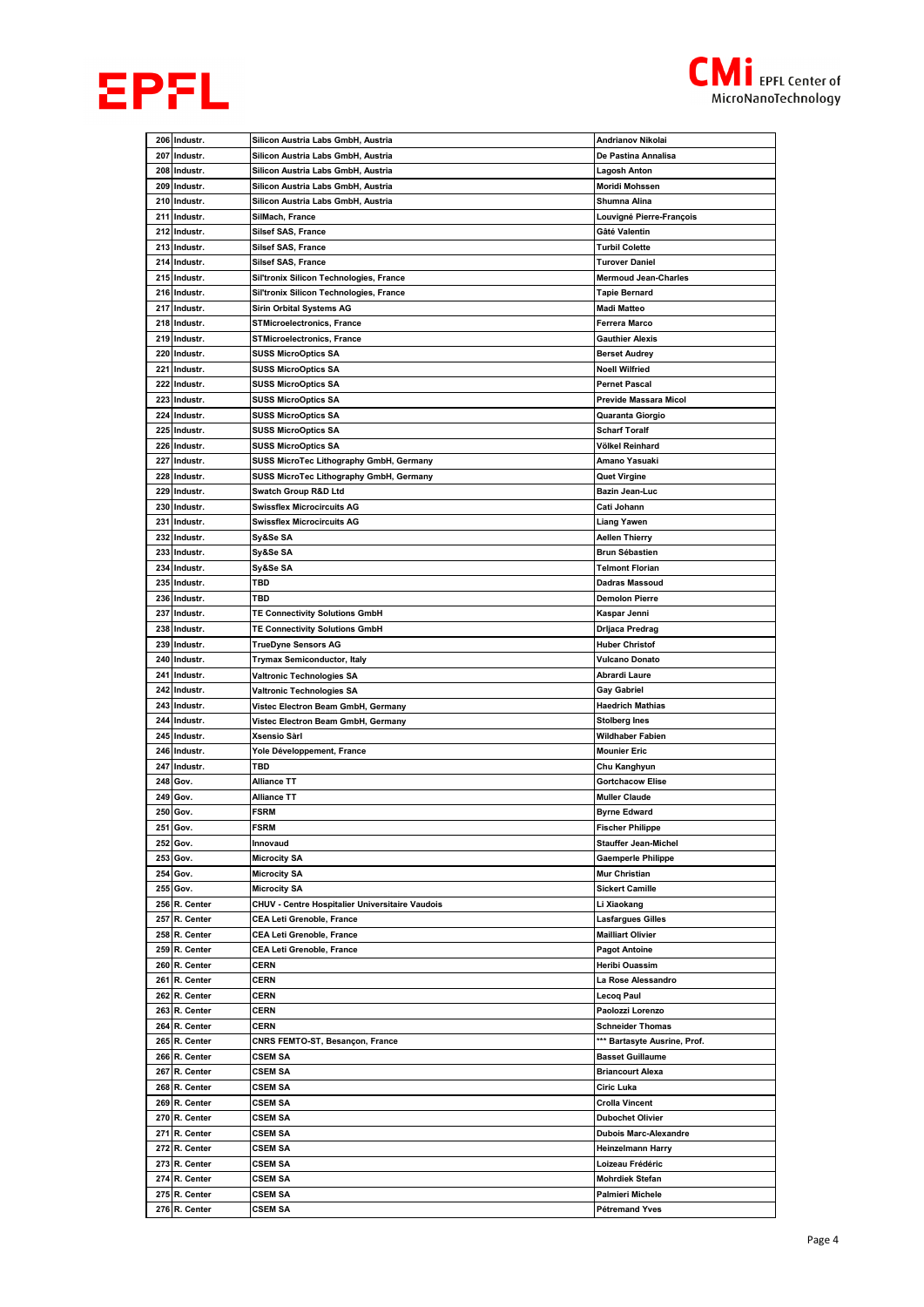



|            | 277 R. Center                       | <b>CSEM SA</b>                                                             | Prieto Ivan                                         |
|------------|-------------------------------------|----------------------------------------------------------------------------|-----------------------------------------------------|
| 278        | R. Center                           | <b>CSEM SA</b>                                                             | Sattari Hamed                                       |
|            | 279 R. Center                       | <b>CSEM SA</b>                                                             | Schildknecht Jan                                    |
|            | 280 R. Center                       | <b>EMPA</b>                                                                | Wasmer Kilian                                       |
| 281        | R. Center                           | ESA, European Space Agency, the Netherlands                                | <b>Murphy Eamonn</b>                                |
|            | 282 R. Center                       | FEMTO-ST, Besançon, France                                                 | <b>Boujnah Sondes</b>                               |
|            | 283 R. Center                       | FEMTO-ST, Besançon, France                                                 | <b>Chollet Franck</b>                               |
| 284        | R. Center                           | FEMTO-ST, Besançon, France                                                 | Fawaz Ghida                                         |
|            | 285 R. Center                       | FEMTO-ST, Besançon, France                                                 | <b>Ouhabaz Merieme</b>                              |
|            | 286 R. Center                       | FEMTO-ST, UBFC-AS2M, Besançon, France                                      | Peter Kipkemoi Rono                                 |
|            | 287 R. Center                       | FEMTO-ST, Besançon, France                                                 | Porte Xavier                                        |
| 288        | R. Center                           | FEMTO-ST, Time and Frequency depart., Besancon, France                     | Labbaveettil Basheer                                |
| 289        | R. Center                           | Institut Catala de Nanociencia i Nanotecnologia (ICN2), Barcelona, ES      | Pérez Rodríguez Raúl                                |
|            | 290 R. Center                       | Metas, Federal Institute of Metrology                                      | de Préville Sophie                                  |
| 291        | R. Center                           | Metas, Federal Institute of Metrology                                      | Eichenberger Ali                                    |
| 292        | R. Center                           | Metas, Federal Institute of Metrology                                      | <b>Hoffmann Johannes</b>                            |
|            | 293 R. Center                       | Metas, Federal Institute of Metrology                                      | Jeanneret Blaise                                    |
|            | 294 R. Center                       | Metas, Federal Institute of Metrology                                      | Overney Frédéric                                    |
|            | 295 R. Center                       | <b>Paul Scherrer Institut</b>                                              | Guzenko Vitaliy                                     |
|            | 296 R. Center                       | <b>Paul Scherrer Institut</b>                                              | Jefimovs Konstantins                                |
| 297        | R. Center                           | <b>Paul Scherrer Institut</b>                                              | *** Moselund Kirsten, Prof.                         |
|            | 298 R. Center                       | <b>Paul Scherrer Institut</b>                                              | Schift Helmut                                       |
|            | 299 R. Center                       | <b>Paul Scherrer Institut</b>                                              | Trampari Sofia                                      |
|            | 300 R. Center                       | <b>Paul Scherrer Institut</b>                                              | Weber Anja                                          |
| 301        | R. Center                           | Wyss Center for Bio and Neuroengineering                                   | <b>Clément Claude</b>                               |
| 302        | <b>UNI APP SC</b>                   | HES-SO - HE-Arc                                                            | Flückiger Jean                                      |
| 303        | <b>UNI APP SC</b>                   | <b>HES-SO - HE-Arc</b>                                                     | *** Hessler Thierry, Prof.                          |
|            | 304 UNI APP SC                      | <b>HES-SO - HE-Arc</b>                                                     | *** Homsy Alexandra, Prof.                          |
|            | 305 UNI APP SC                      | <b>HES-SO - HE-Arc</b>                                                     | Laux Edith                                          |
| 306        | <b>UNI APP SC</b>                   | <b>HES-SO - HE-Arc</b>                                                     | <b>Rol Antoine</b>                                  |
| 307        | <b>UNI APP SC</b>                   | <b>HES-SO - HE-Arc</b>                                                     | Roth Joy                                            |
|            | 308 UNI APP SC                      | <b>HES-SO - HE-Arc</b>                                                     | *** Serex Florian, Prof.                            |
| 309        | <b>UNI APP SC</b>                   | HES-SO - HEPIA                                                             | <b>Bonzon Kelly</b>                                 |
| 310        | <b>UNI APP SC</b>                   | <b>HES-SO - HEPIA</b>                                                      | <b>Heuschkel Marc</b>                               |
| 311        | <b>UNIBAS</b>                       | University of Basel                                                        | Chaitanya Arya                                      |
| 312        | <b>UNIBAS</b>                       | University of Basel                                                        | Gadea Gerard                                        |
|            |                                     |                                                                            |                                                     |
| 313        | <b>UNIBAS</b>                       | <b>University of Basel</b>                                                 | <b>Rimpf Antonia</b>                                |
| 314        | <b>UNIBAS</b>                       | University of Basel, Department of Physics                                 | Swami Rahul                                         |
|            | 315 UNIBAS                          | University of Basel, Department of Physics and Swiss Nanoscience Institute | *** Schönenberger Christian, Prof.                  |
| 316        | <b>UNIBAS</b>                       | University of Basel, Nanophononic group                                    | de Vito Giulio                                      |
| 317        | <b>UNIBAS</b>                       | University of Basel, Nanophononic group                                    | <b>Koch Dominik</b>                                 |
|            | 318 UNIBAS                          | University of Basel, Nanophononic group                                    | Sojo-Gordillo                                       |
|            | 319 UNIBAS                          | University of Basel, Nanophononic group                                    | Tachikawa Saeko                                     |
| 320        | <b>UNIFR</b>                        | Adolphe Merkle Institute                                                   | Awasthi Saurabh                                     |
| 321        | <b>UNI-France</b><br>322 UNI-France | Ecole Polytechnique de Paris, France                                       | <b>Shiianov Kirill</b><br><b>Pittet Patrick</b>     |
|            | 323 UNI-France                      | University of Lyon, CNRS INL, Institut des Nanotechnologies, France        | Che Ping                                            |
|            |                                     | Université de Paris Saclay, Unité Mixte de Physique CNRS/Thales, France    |                                                     |
| 324<br>325 | <b>UNI-France</b><br><b>UNIGE</b>   | University of Technology of Troyes, France<br>Université de Genève         | Kim Kevin<br>Cardella Roberto                       |
|            | 326 UNIGE                           | Université de Genève, Departement de physique nucléaire et corpusculaire   | *** lacobucci Giuseppe, Prof.                       |
| 327        | <b>UNIGE</b>                        | Université de Genève                                                       | Vicente Mateus                                      |
| 328        | <b>UNIGE</b>                        | Université de Genève, GAP                                                  | Resta Giovanni                                      |
| 329        | <b>UNIGE</b>                        | Université de Genève, GAP                                                  | Stasi Lorenzo                                       |
|            | 330 UNIGE                           | Université de Genève, Schaffhausen Institute of Technology in Geneva       | <b>Tittel Wolfgang</b>                              |
| 331        | <b>UNIL</b>                         | University of Lausanne, Department of Fundamental Microbiology             | Avendaño Vega Roberto                               |
| 332        | <b>UNIL</b>                         | University of Lausanne, Department of Fundamental Microbiology             | Schaerli Yolanda                                    |
| 333        | <b>UNIL</b>                         | University of Lausanne, Quantitative Signaling Group                       | <b>Pandey Shashank</b>                              |
| 334        | <b>UNI-Spain</b>                    | Catalan Institute of Nanoscience and Nanotechnology                        | Ganguly Saptam                                      |
|            | 335 UNI-Thailand                    | King Mongkut's Institute of Technology Ladkrabang KMITL, Bangkok, Thailand | Piyawattanametha Wibool                             |
|            | 336 ESIEE-France                    | ESIEE, Paris, France                                                       | Marty Frédéric                                      |
|            | 337 ETHZ                            | <b>Bio Engineering Laboratory</b>                                          | <b>Rousset Nassim</b>                               |
|            | 338 ETHZ                            | <b>Bio Engineering Laboratory</b>                                          | <b>Rimpf Peter</b>                                  |
|            | 339 ETHZ                            | <b>Biosystems Science and Engineering</b>                                  | Bernardi Walter                                     |
|            | 340 ETHZ                            | <b>Biosystems Science and Engineering</b>                                  | Bui Cat-Vu H.                                       |
| 341        | <b>ETHZ</b>                         | <b>Biosystems Science and Engineering</b>                                  | Schmidli Jonathan                                   |
| 342        | <b>ETHZ</b>                         | FIRST Center for Micro- and Nanoscience                                    | Gini Emilio                                         |
|            | 343 ETHZ                            | Hybrid Quantum Systems Group                                               | Drimmer Maxwell                                     |
|            | 344 ETHZ                            | Hybrid Quantum Systems Group                                               | Rosso Gomez Pedro                                   |
| 345        | <b>ETHZ</b>                         | <b>Institute of Environmental Engineering</b>                              | Zhaoxia Sun                                         |
|            | 346 ETHZ<br>347 ETHZ                | Nanophotonic Systems Laboratory<br>Nanophotonic Systems Laboratory         | Garcia-Guirado Jose<br><b>Mohamed Sabry Mohamed</b> |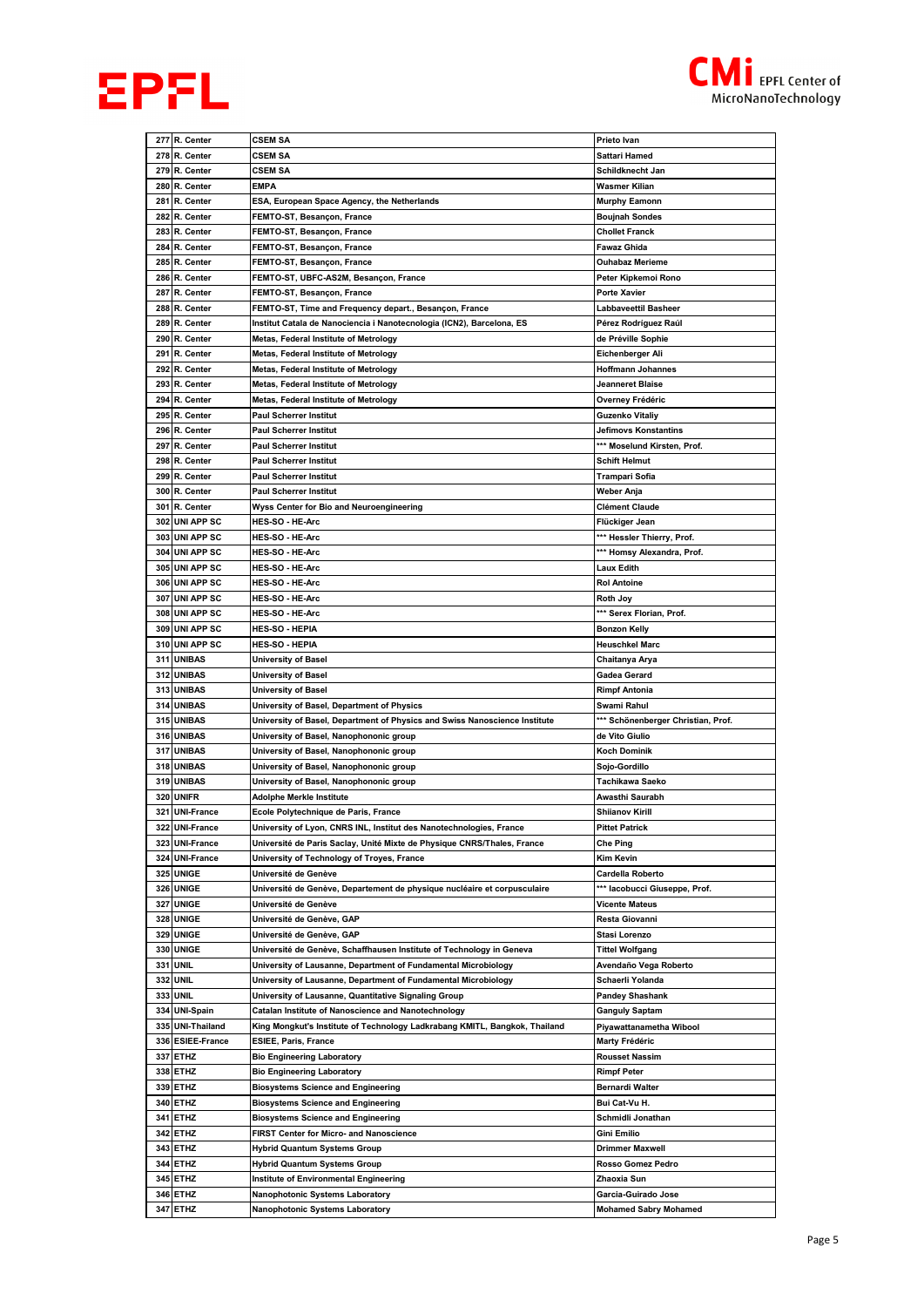



|     | 348 ETHZ           | Nanophotonic Systems Laboratory | <b>Rutz Nadja</b>             |
|-----|--------------------|---------------------------------|-------------------------------|
|     |                    |                                 |                               |
|     | 349 EPFL/Alumni    | EPFL/Alumni                     | Attari Behnoush               |
|     | 350 EPFL/Alumni    | EPFL/Alumni                     | Di Stadio David               |
| 351 | EPFL/Alumni        | EPFL/Alumni                     | <b>Malovichko Anton</b>       |
| 352 | <b>EPFL/Alumni</b> | EPFL/Alumni                     | El-Khoury Sylvain             |
|     |                    |                                 |                               |
|     | 353 EPFL/Emeritus  | <b>EPFL/Emeritus</b>            | *** Muralt Paul, Prof.        |
|     | 354 EPFL/ENAC      | EPFL/ENAC/IIE-GE                | Hess Yan Jurg                 |
|     | 355 EPFL/ENAC      | EPFL/ENAC/IIE/LGB               | Martin-Olmos Cristina         |
|     | 356 EPFL/ENAC      | EPFL/ENAC/IIE/LTQE              | Lee Minju                     |
|     |                    |                                 |                               |
| 357 | <b>EPFL/ENAC</b>   | EPFL/ENAC/IIE/LTQE              | Lee Woongbae                  |
|     | 358 EPFL/ENAC      | EPFL/ENAC/IIE/LTQE              | Rodriguez Franco Eva          |
|     | 359 EPFL/ENAC      | EPFL/ENAC/IIE/LTQE              | Wang Yan                      |
|     | 360 EPFL/ENAC      | EPFL/ENAC/IIE/LTQE              | Zhang Tianqi                  |
|     |                    |                                 |                               |
|     | 361 EPFL/IC        | EPFL/IC-DEC/PH-IC               | *** Nicoud Jean-Daniel, Prof. |
|     | 362 EPFL/SB        | EPFL/SB/IPHYS/CRP               | Leiser Nicolas                |
|     | 363 EPFL/SB        | EPFL/SB/IPHYS/GR-GA             | Amirtharaj Sakthi Priya       |
|     | 364 EPFL/SB        | EPFL/SB/IPHYS/GR-GA             | *** Galland Christophe, Prof. |
|     |                    |                                 |                               |
|     | 365 EPFL/SB        | EPFL/SB/IPHYS/GR-GA             | <b>Goblot Valentin</b>        |
|     | 366 EPFL/SB        | EPFL/SB/IPHYS/GR-GA             | Jollivet Arnaud               |
| 367 | EPFL/SB            | EPFL/SB/IPHYS/GR-GA             | Losero Elena                  |
|     | 368 EPFL/SB        |                                 |                               |
|     |                    | EPFL/SB/IPHYS/GR-GA             | Xie Zhiyuan                   |
| 369 | <b>EPFL/SB</b>     | EPFL/SB/IPHYS/HQC               | De Palma Franco               |
|     | 370 EPFL/SB        | EPFL/SB/IPHYS/HQC               | Sbroggio Davide               |
|     | 371 EPFL/SB        | EPFL/SB/IPHYS/HQC               | *** Scarlino Pasquale, Prof.  |
|     |                    |                                 |                               |
|     | 372 EPFL/SB        | EPFL/SB/IPHYS/LASPE             | <b>Butté Raphael</b>          |
|     | 373 EPFL/SB        | EPFL/SB/IPHYS/LASPE             | Chen Danxuan                  |
|     | 374 EPFL/SB        | EPFL/SB/IPHYS/LASPE             | Chen Yao                      |
|     | 375 EPFL/SB        | EPFL/SB/IPHYS/LASPE             | *** Grandjean Nicolas, Prof.  |
|     |                    |                                 |                               |
|     | 376 EPFL/SB        | <b>EPFL/SB/IPHYS/LASPE</b>      | <b>Morier-Genoud François</b> |
| 377 | EPFL/SB            | EPFL/SB/IPHYS/LASTRO            | <b>Chaumont Behrs Toma</b>    |
|     | 378 EPFL/SB        | EPFL/SB/IPHYS/LBEM              | Sekatski Serguei              |
|     | 379 EPFL/SB        | EPFL/SB/IPHYS/LBEM              | <b>Shakurov Ruslan</b>        |
|     |                    |                                 |                               |
| 380 | <b>EPFL/SB</b>     | EPFL/SB/IPHYS/LMSC2             | Dwir Benjamin                 |
|     | 381 EPFL/SB        | EPFL/SB/IPHYS/LPQM1             | Beccari Alberto               |
|     | 382 EPFL/SB        | EPFL/SB/IPHYS/LPQM1             | Bereyhi Mohammad              |
| 383 | EPFL/SB            | <b>EPFL/SB/IPHYS/LPQM1</b>      | <b>Blésin Terence</b>         |
|     |                    |                                 |                               |
|     | 384 EPFL/SB        | EPFL/SB/IPHYS/LPQM1             | Chegnizadeh Mahdi             |
|     | 385 EPFL/SB        | EPFL/SB/IPHYS/LPQM1             | Engelsen Nils                 |
|     | 386 EPFL/SB        | EPFL/SB/IPHYS/LPQM1             | Guzovskii Evgenii             |
| 387 | <b>EPFL/SB</b>     | EPFL/SB/IPHYS/LPQM1             | Li Hao                        |
|     |                    |                                 |                               |
|     | 388 EPFL/SB        | EPFL/SB/IPHYS/LPQM1             | Li Zihan                      |
|     | 389 EPFL/SB        | EPFL/SB/IPHYS/LPQM1             | Qiu Zheru                     |
|     | 390 EPFL/SB        | EPFL/SB/IPHYS/LPQM1             |                               |
| 391 | <b>EPFL/SB</b>     |                                 |                               |
|     |                    |                                 | Raja Arslan Sajid             |
|     |                    | EPFL/SB/IPHYS/LPQM1             | Scigliuzzo Marco              |
|     | 392 EPFL/SB        | EPFL/SB/IPHYS/LPQM1             | <b>Snigirev Viacheslav</b>    |
|     | 393 EPFL/SB        | EPFL/SB/IPHYS/LPQM1             | <b>Wang Chengli</b>           |
|     | 394 EPFL/SB        | EPFL/SB/IPHYS/LPQM1             | Wang Rui Ning                 |
|     |                    |                                 |                               |
|     | 395 EPFL/SB        | EPFL/SB/IPHYS/LPQM1             | Youssefi Amir                 |
|     | 396 EPFL/SB        | EPFL/SB/IPHYS/LPQM1             | Zicoschi Alessio              |
|     | 397 EPFL/SB        | EPFL/SB/IPHYS/LQP               | *** Banerjee Mitali, Prof.    |
|     | 398 EPFL/SB        | EPFL/SB/IPHYS/LQP               | <b>Efimov Artemii</b>         |
|     |                    |                                 |                               |
|     | 399 EPFL/SB        | EPFL/SB/IPHYS/LSEN              | Lihter Martina                |
|     | 400 EPFL/SB        | EPFL/SB/IPHYS/LSME              | Alexander Duncan              |
| 401 | EPFL/SB            | EPFL/SB/IPHYS/LUMES             | *** Carbone Fabrizio, Prof.   |
| 402 | <b>EPFL/SB</b>     | EPFL/SB/IPHYS/LUMES             | Leccese Veronica              |
|     |                    |                                 |                               |
|     | 403 EPFL/SB        | EPFL/SB/IPHYS/SCI-SB-RH         | <b>Parthenopoulos Alexios</b> |
|     | 404 EPFL/SB        | EPFL/SB/IPHYS/SCI-SB-RH         | Tartari Enrico                |
|     | 405 EPFL/SB        | EPFL/SB/IPHYS/SCI-SB-RH         | Villa Nicolas                 |
|     | 406 EPFL/SB        | EPFL/SB/IPHYS/SCI-SB-RH         | Wang Jun                      |
|     |                    |                                 |                               |
|     | 407 EPFL/SB        | EPFL/SB/ISIC/LCBM               | Cai Wei                       |
|     | 408 EPFL/SB        | EPFL/SB/ISIC/LPI                | Gao Jing                      |
|     | 409 EPFL/SB        | EPFL/SB/SPC-II                  | Royer Marianne                |
| 410 | <b>EPFL/SB</b>     | EPFL/SB/SPC-II                  | Testa Duccio                  |
|     |                    |                                 |                               |
|     | 411 EPFL/STI       | EPFL/STI/IBI-STI/BIOS           | Jahani Yasaman                |
|     | 412 EPFL/STI       | EPFL/STI/IBI-STI/BIOS           | <b>Kavungal Deepthy</b>       |
|     | 413 EPFL/STI       | EPFL/STI/IBI-STI/BIOS           | Lee Jihye                     |
|     | 414 EPFL/STI       | EPFL/STI/IBI-STI/BIOS           | <b>Leitis Aleksandrs</b>      |
|     |                    |                                 |                               |
|     | 415 EPFL/STI       | <b>EPFL/STI/IBI-STI/BIOS</b>    | Liu Yen-Cheng                 |
|     | 416 EPFL/STI       | EPFL/STI/IBI-STI/BIOS           | <b>Richter Felix</b>          |
|     | 417 EPFL/STI       | EPFL/STI/IBI-STI/CLSE           | Amato Francesco               |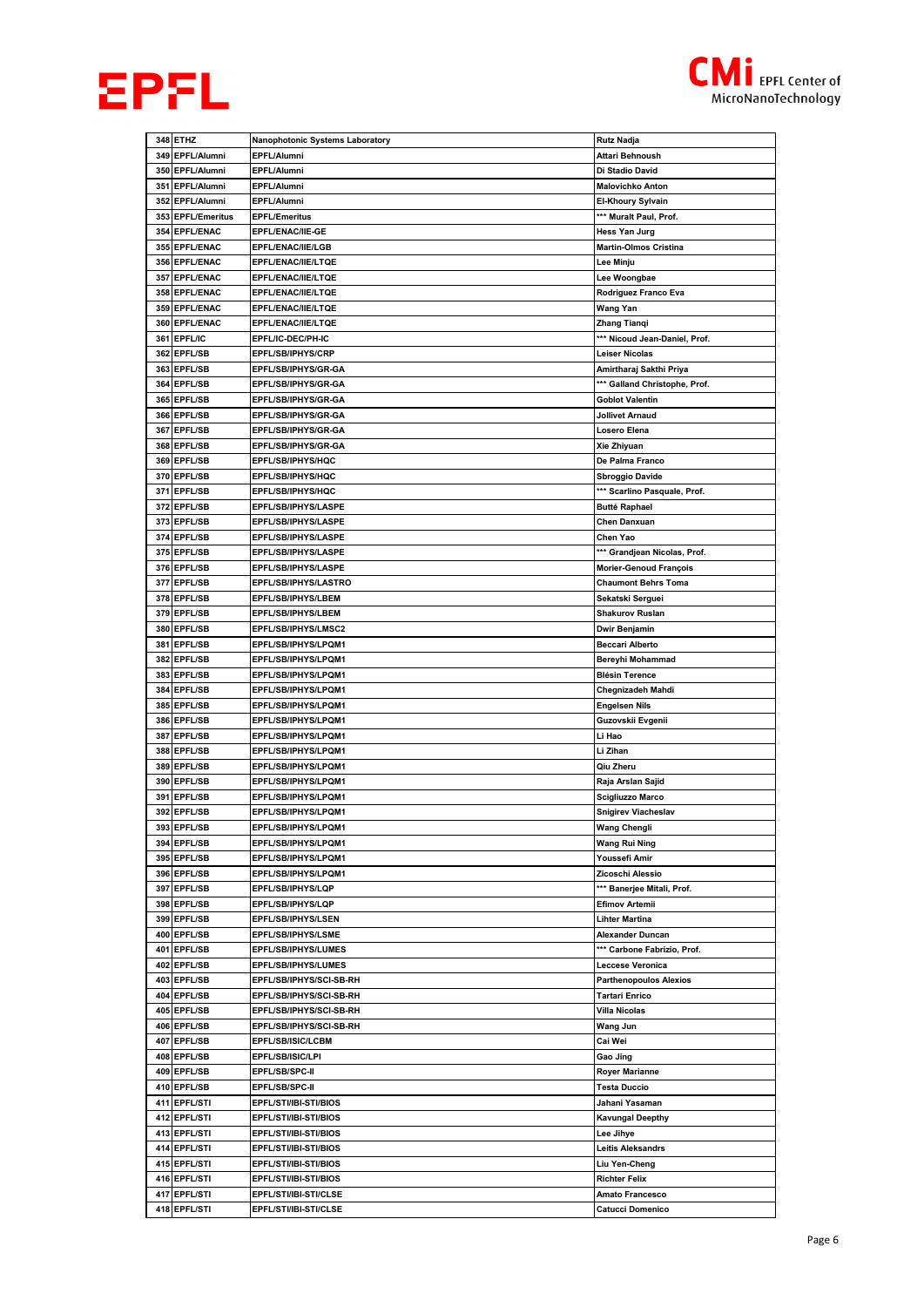



|     | 419 EPFL/STI                    | EPFL/STI/IBI-STI/CLSE                             | Cavariani Daniele                             |
|-----|---------------------------------|---------------------------------------------------|-----------------------------------------------|
|     | 420 EPFL/STI                    | EPFL/STI/IBI-STI/CLSE                             | Pennati Elia                                  |
|     | 421 EPFL/STI                    | <b>EPFL/STI/IBI-STI/CLSE</b>                      | Porro Gloria                                  |
|     | 422 EPFL/STI                    | EPFL/STI/IBI-STI/CLSE                             | Ryser Till                                    |
|     | 423 EPFL/STI                    | <b>EPFL/STI/IBI-STI/CLSE</b>                      | Sheidaei Zohreh                               |
|     | 424 EPFL/STI                    | EPFL/STI/IBI-STI/CLSE                             | <b>Thiriet Pierre-Emmanuel</b>                |
|     | 425 EPFL/STI                    | <b>EPFL/STI/IBI-STI/CLSE</b>                      | <b>Tomar Saurabh</b>                          |
|     | 426 EPFL/STI                    | EPFL/STI/IBI-STI/CLSE                             | van der Graaf Mas Janet                       |
| 427 | <b>EPFL/STI</b>                 | EPFL/STI/IBI-STI/LBEN                             | Cai Nianduo                                   |
|     | 428 EPFL/STI                    | EPFL/STI/IBI-STI/LBEN                             | <b>Chernev Andrey</b>                         |
|     | 429 EPFL/STI                    | EPFL/STI/IBI-STI/LBEN                             | Teng Yunfei                                   |
|     | 430 EPFL/STI                    | EPFL/STI/IBI-STI/LBEN                             | <b>Thakur Mukeshchand</b>                     |
|     | 431 EPFL/STI                    | EPFL/STI/IBI-STI/LBI                              | Kirsch Maria Gabriela                         |
|     | 432 EPFL/STI                    | EPFL/STI/IBI-STI/LBMM                             | De Stefano Paola                              |
|     | 433 EPFL/STI                    | EPFL/STI/IBI-STI/LBMM                             | *** Merten Christoph, Prof.                   |
| 434 | <b>EPFL/STI</b>                 | EPFL/STI/IBI-STI/LBNC                             | Grasemann Laura                               |
|     | 435 EPFL/STI                    | EPFL/STI/IBI-STI/LBNC                             | Michielin Grégoire                            |
|     | 436 EPFL/STI                    | EPFL/STI/IBI-STI/LBNC                             | Tischler Julia                                |
|     | 437 EPFL/STI                    | EPFL/STI/IBI-STI/LBNI                             | Ghadiani Bahareh                              |
|     | 438 EPFL/STI                    | EPFL/STI/IBI-STI/LBNI                             | Neuenschwander Matthias                       |
|     | 439 EPFL/STI                    | EPFL/STI/IBI-STI/LBNI                             | Norkin Nikita                                 |
|     | 440 EPFL/STI                    | EPFL/STI/IBI-STI/LBNI                             | <b>Penedo Marcos</b>                          |
|     | 441 EPFL/STI                    | EPFL/STI/IBI-STI/LBP                              | Li Jinhao                                     |
| 442 | <b>EPFL/STI</b>                 | EPFL/STI/IBI-STI/LHTC                             | Rafiei Soroush                                |
|     | 443 EPFL/STI                    | EPFL/STI/IEL/LANES                                | *** Kis Andras, Prof.                         |
|     | 444 EPFL/STI                    | EPFL/STI/IEL/LANES                                | Lopriore Edoardo                              |
|     | 445 EPFL/STI<br>446 EPFL/STI    | <b>EPFL/STI/IEL/LANES</b>                         | Migliato Marega Guilherme                     |
| 447 |                                 | <b>EPFL/STI/IEL/LANES</b><br>EPFL/STI/IEL/LANES   | <b>Pasquale Gabriele</b>                      |
|     | <b>EPFL/STI</b><br>448 EPFL/STI |                                                   | Tagarelli Fedele                              |
|     | 449 EPFL/STI                    | <b>EPFL/STI/IEL/LANES</b><br>EPFL/STI/IEL/LANES   | Tripathi Mukesh<br>Wang Zhenyu                |
|     | 450 EPFL/STI                    | <b>EPFL/STI/IEL/NANOLAB</b>                       | Collette Eloi                                 |
|     | 451 EPFL/STI                    | EPFL/STI/IEL/NANOLAB                              | Gastaldi Carlotta                             |
| 452 | <b>EPFL/STI</b>                 | EPFL/STI/IEL/NANOLAB                              | Bersano Fabio                                 |
| 453 | <b>EPFL/STI</b>                 | EPFL/STI/IEL/NANOLAB                              | Li Hung-Wei                                   |
|     | 454 EPFL/STI                    | EPFL/STI/IEL/NANOLAB                              | Miran Zadeh Taha                              |
|     |                                 |                                                   |                                               |
|     |                                 |                                                   |                                               |
| 456 | 455 EPFL/STI<br><b>EPFL/STI</b> | <b>EPFL/STI/IEL/NANOLAB</b><br>EPFL/STI/IEL/PHOSL | Qaderi Rahaqi Fatemeh<br><b>Nitiss Edgars</b> |
|     | 457 EPFL/STI                    | <b>EPFL/STI/IEL/PHOSL</b>                         | Wu Jiaye                                      |
|     | 458 EPFL/STI                    | EPFL/STI/IEL/POWERLAB                             | Hao Zheng                                     |
| 459 | <b>EPFL/STI</b>                 | EPFL/STI/IEL/POWERLAB                             | Nela Luca                                     |
|     | 460 EPFL/STI                    | EPFL/STI/IEL/POWERLAB                             | Naamoun Mehdi                                 |
|     | 461 EPFL/STI                    | EPFL/STI/IEL/POWERLAB                             | Samizadeh Mohammad                            |
|     | 462 EPFL/STI                    | EPFL/STI/IEL/POWERLAB                             | van Erp Remco                                 |
|     | 463 EPFL/STI                    | EPFL/STI/IEM/AQUA                                 | Arabadzhiev Ivo                               |
|     | 464 EPFL/STI                    | EPFL/STI/IEM/AQUA                                 | Bernasconi Ermanno                            |
|     | 465 EPFL/STI                    | EPFL/STI/IEM/AQUA                                 | *** Charbon Edoardo, Prof.                    |
|     | 466 EPFL/STI                    | EPFL/STI/IEM/AQUA                                 | <b>Frasca Simone</b>                          |
|     | 467 EPFL/STI                    | EPFL/STI/IEM/AQUA                                 | Karacu Utku                                   |
|     | 468 EPFL/STI                    | EPFL/STI/IEM/AQUA                                 | Kizilkan Ekin                                 |
|     | 469 EPFL/STI                    | EPFL/STI/IEM/AQUA                                 | Zhou Chufan                                   |
|     | 470 EPFL/STI                    | EPFL/STI/IEM/GALATEA                              | *** Bellouard Yves, Prof.                     |
|     | 471 EPFL/STI                    | EPFL/STI/IEM/GALATEA                              | <b>Bernard Olivier</b>                        |
|     | 472 EPFL/STI                    | EPFL/STI/IEM/GALATEA                              | Gribaudo Ernesto                              |
|     | 473 EPFL/STI                    | EPFL/STI/IEM/GALATEA                              | Hermann Benedikt                              |
|     | 474 EPFL/STI                    | EPFL/STI/IEM/GALATEA                              | Vlugter Pieter                                |
|     | 475 EPFL/STI                    | EPFL/STI/IEM/IEM-GE                               | Pétremand Christelle                          |
|     | 476 EPFL/STI                    | EPFL/STI/IEM/GR-QUA                               | Takabayashi Alain Yuji                        |
| 477 | <b>EPFL/STI</b>                 | EPFL/STI/IEM/HYLAB                                | <b>Bertot Francesco</b>                       |
|     | 478 EPFL/STI                    | EPFL/STI/IEM/HYLAB                                | Lampert Almahmoud Yazan                       |
|     | 479 EPFL/STI                    | EPFL/STI/IEM/HYLAB                                | <b>Tomasino Alessandro</b>                    |
|     | 480 EPFL/STI                    | EPFL/STI/IEM/ICLAB                                | Barbruni Gian Luca                            |
|     | 481 EPFL/STI                    | EPFL/STI/IEM/ICLAB                                | *** Carrara Sandro, MER                       |
|     | 482 EPFL/STI                    | <b>EPFL/STI/IEM/ICLAB</b>                         | Chen Junrui                                   |
|     | 483 EPFL/STI                    | <b>EPFL/STI/IEM/ICLAB</b>                         | Sharma Bhavya                                 |
|     | 484 EPFL/STI<br>485 EPFL/STI    | EPFL/STI/IEM/LAFT<br>EPFL/STI/IEM/LAFT            | Babak Mazinani<br>Fadlelmula Mustafa          |
|     | 486 EPFL/STI                    | <b>EPFL/STI/IEM/LAFT</b>                          | Haas Kyle                                     |
|     | 487 EPFL/STI                    | EPFL/STI/IEM/LAFT                                 | Mazinani Babak                                |
|     | 488 EPFL/STI                    | EPFL/STI/IEM/LAI                                  | Civet Yoan                                    |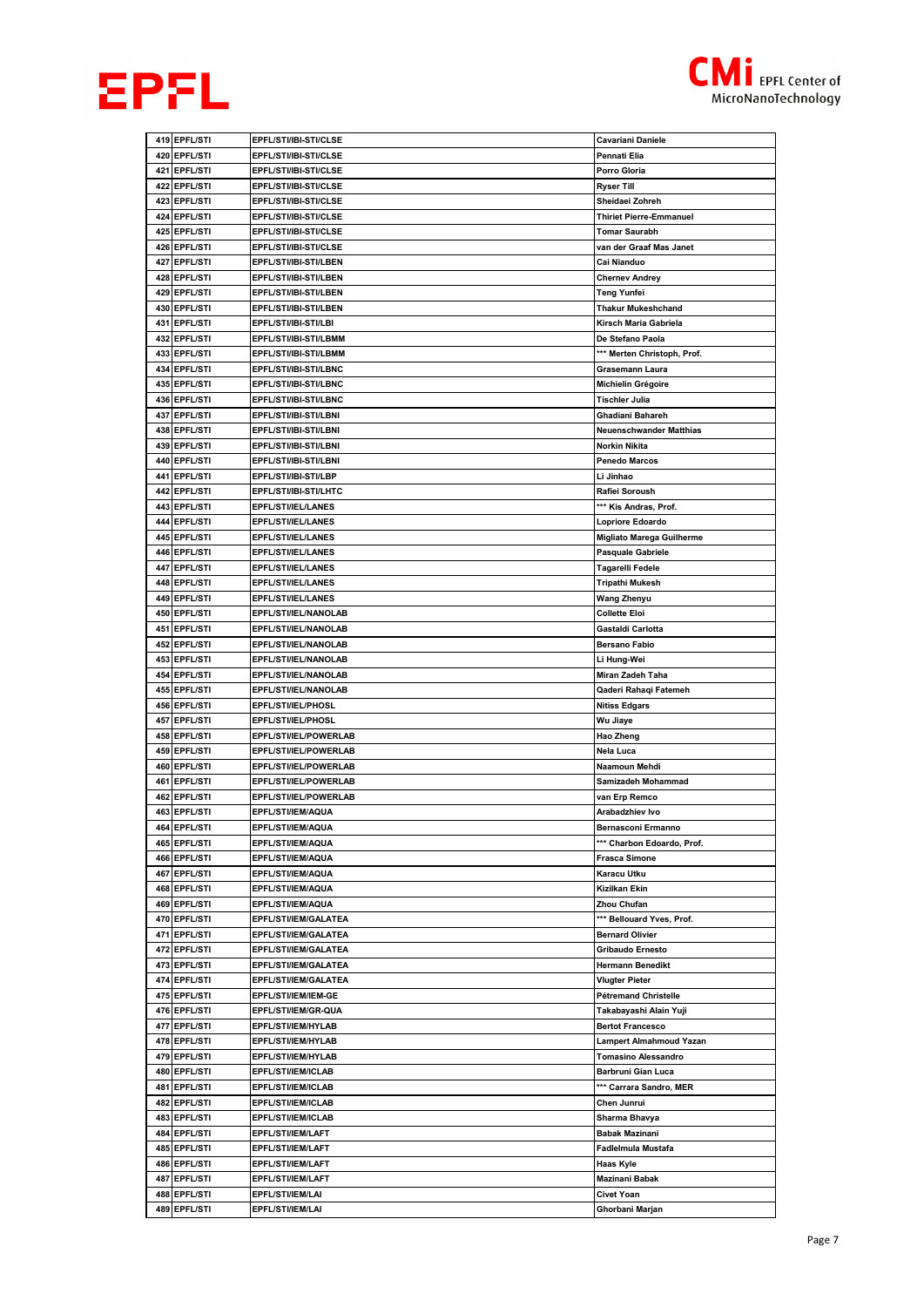



|     | 490 EPFL/STI                    | EPFL/STI/IEM/LAI                              | Konstantinidi Stefania          |
|-----|---------------------------------|-----------------------------------------------|---------------------------------|
| 491 | <b>EPFL/STI</b>                 | EPFL/STI/IEM/LAI                              | <b>Mohaghegh Pooneh</b>         |
| 492 | <b>EPFL/STI</b>                 | EPFL/STI/IEM/LAI                              | Ren Xiaotao                     |
| 493 | <b>EPFL/STI</b>                 | <b>EPFL/STI/IEM/LAI</b>                       | <b>Walter Armando</b>           |
| 494 | <b>EPFL/STI</b>                 | <b>EPFL/STI/IEM/LAPD</b>                      | Kangur Taavet                   |
| 495 | <b>EPFL/STI</b>                 | <b>EPFL/STI/IEM/LAPD</b>                      | Yildirim Mustafa                |
| 496 | <b>EPFL/STI</b>                 | EPFL/STI/IEM/LMIS1                            | <b>Boero Giovanni</b>           |
| 497 | <b>EPFL/STI</b>                 | <b>EPFL/STI/IEM/LMIS1</b>                     | *** Brugger Jürgen, Prof.       |
| 498 | <b>EPFL/STI</b>                 | EPFL/STI/IEM/LMIS1                            | <b>Erbas Berke</b>              |
|     | 499 EPFL/STI                    | EPFL/STI/IEM/LMIS1                            | Chatel André                    |
| 500 | <b>EPFL/STI</b>                 | EPFL/STI/IEM/LMIS1                            | Conde Rubio Ana                 |
| 501 | <b>EPFL/STI</b>                 | EPFL/STI/IEM/LMIS1                            | Furci Hernán                    |
| 502 | <b>EPFL/STI</b>                 | EPFL/STI/IEM/LMIS1                            | Hagelüken Lorenz                |
| 503 | <b>EPFL/STI</b>                 | EPFL/STI/IEM/LMIS1                            | Kiaee Mohammad Mahdi            |
|     |                                 |                                               |                                 |
|     | 504 EPFL/STI                    | EPFL/STI/IEM/LMIS1                            | Liu Xia                         |
| 505 | <b>EPFL/STI</b>                 | EPFL/STI/IEM/LMIS1                            | <b>Mazzone Luca</b>             |
| 506 | <b>EPFL/STI</b>                 | EPFL/STI/IEM/LMIS1                            | Park Jongeon                    |
| 507 | <b>EPFL/STI</b>                 | EPFL/STI/IEM/LMIS1                            | <b>Russo Roberto</b>            |
| 508 | <b>EPFL/STI</b>                 | EPFL/STI/IEM/LMIS1                            | Sun Yi-Chiang                   |
|     | 509 EPFL/STI                    | EPFL/STI/IEM/LMIS1                            | <b>Torres Vila Pol</b>          |
| 510 | <b>EPFL/STI</b>                 | EPFL/STI/IEM/LMIS1                            | Yang Zhiwei                     |
| 511 | <b>EPFL/STI</b>                 | EPFL/STI/IEM/LMIS2                            | Draz Muaz                       |
|     | 512 EPFL/STI                    | <b>EPFL/STI/IEM/LMIS2</b>                     | *** Gijs Martin, Prof.          |
|     | 513 EPFL/STI                    | EPFL/STI/IEM/LMIS2                            | Rezaeianaran Farzad             |
| 514 | <b>EPFL/STI</b>                 | EPFL/STI/IEM/LMIS4                            | <b>Bertsch Arnaud</b>           |
|     | 515 EPFL/STI                    | EPFL/STI/IEM/LMIS4                            | Behzadi Mohammad Matin          |
| 516 | <b>EPFL/STI</b>                 | EPFL/STI/IEM/LMIS4                            | Duchamp Margaux                 |
| 517 | <b>EPFL/STI</b>                 | <b>EPFL/STI/IEM/LMIS4</b>                     | Glushkov Evgenii                |
|     | 518 EPFL/STI                    | EPFL/STI/IEM/LMIS4                            | Jacquillat Audrey               |
| 519 | <b>EPFL/STI</b>                 | <b>EPFL/STI/IEM/LMIS4</b>                     | Lipp Clémentine                 |
|     | 520 EPFL/STI                    | <b>EPFL/STI/IEM/LMIS4</b>                     | <b>Maïno Nicolas</b>            |
| 521 | <b>EPFL/STI</b>                 | <b>EPFL/STI/IEM/LMIS4</b>                     | Ostromohov Nadya                |
| 522 | <b>EPFL/STI</b>                 | <b>EPFL/STI/IEM/LMIS4</b>                     | *** Renaud Philippe, Prof.      |
| 523 | <b>EPFL/STI</b>                 | EPFL/STI/IEM/LMIS4                            | Teixidor Joan                   |
|     | 524 EPFL/STI                    | EPFL/STI/IEM/LMIS4                            | Zhou Jiande                     |
| 525 | <b>EPFL/STI</b>                 | <b>EPFL/STI/IEM/LO</b>                        | Dinç Niyazi Ulas                |
|     | 526 EPFL/STI                    | <b>EPFL/STI/IEM/LO</b>                        | <b>Hsieh Leo Jih-Liang</b>      |
| 527 | <b>EPFL/STI</b>                 | <b>EPFL/STI/IEM/LO</b>                        | Oguz Ilker                      |
| 528 | <b>EPFL/STI</b>                 | <b>EPFL/STI/IEM/LSBI</b>                      | Kolly Laurine                   |
| 529 | <b>EPFL/STI</b>                 | <b>EPFL/STI/IEM/M2C</b>                       | <b>Studach Bruno</b>            |
| 530 | <b>EPFL/STI</b>                 | EPFL/STI/IEM/MSIC-LAB                         | Choo Kyojin                     |
| 531 | <b>EPFL/STI</b>                 | <b>EPFL/STI/IEM/NAM</b>                       | <b>Boroviks Sergejs</b>         |
| 532 | <b>EPFL/STI</b>                 | <b>EPFL/STI/IEM/NAM</b>                       | Chung Mintae                    |
| 533 | <b>EPFL/STI</b>                 | <b>EPFL/STI/IEM/NAM</b>                       | Jiang Tao                       |
|     | 534 EPFL/STI                    | <b>EPFL/STI/IEM/NAM</b>                       | Riccardi Marco                  |
|     | 535 EPFL/STI                    | <b>EPFL/STI/IEM/NAM</b>                       | Tiukuvaara Ville                |
|     | 536 EPFL/STI                    | <b>EPFL/STI/IEM/NAM</b>                       | Wang Hsiang-Chu                 |
|     | 537 EPFL/STI                    | EPFL/STI/IEM/PV-LAB                           | Antognini Luca                  |
|     | 538 EPFL/STI                    | EPFL/STI/IEM/PV-LAB                           | <b>Frey Samira</b>              |
| 539 | <b>EPFL/STI</b><br>540 EPFL/STI | EPFL/STI/IEM/SCI-STI-AS                       | Raman Sujith                    |
|     |                                 | EPFL/STI/IEM/SCI-STI-FR                       | Mansouri Ehsan                  |
|     | 541 EPFL/STI                    | <b>EPFL/STI/IGM/ECPS</b>                      | Lozano Emilio                   |
|     | 542 EPFL/STI                    | EPFL/STI/IGM/EMSI<br><b>EPFL/STI/IGM/EMSI</b> | *** Kolinski John Martin, Prof. |
|     | 543 EPFL/STI<br>544 EPFL/STI    | EPFL/STI/IGM/LAMMM                            | <b>Molefe Lebo</b>              |
|     | 545 EPFL/STI                    | EPFL/STI/IGM/LFMI                             | Hu Yi<br><b>Marcotte Alice</b>  |
|     | 546 EPFL/STI                    | <b>EPFL/STI/IGM/LMTS</b>                      | *** Shea Herbert, Prof.         |
| 547 | <b>EPFL/STI</b>                 | EPFL/STI/IGM/LMTS                             | Shmulevich Shai                 |
|     | 548 EPFL/STI                    | <b>EPFL/STI/IGM/LNET</b>                      | Kiani Shahvandi Fatemeh         |
|     | 549 EPFL/STI                    | <b>EPFL/STI/IGM/LNET</b>                      | Restori Nathanaël               |
|     | 550 EPFL/STI                    | <b>EPFL/STI/IGM/LNET</b>                      | Sabzehparvar Milad              |
|     | 551 EPFL/STI                    | <b>EPFL/STI/IGM/LNET</b>                      | *** Tagliabue Giulia, Prof      |
|     | 552 EPFL/STI                    | <b>EPFL/STI/IGM/LNET</b>                      | <b>Tang Hongyu</b>              |
| 553 | <b>EPFL/STI</b>                 | <b>EPFL/STI/IGM/LRESE</b>                     | Bedoya Lora Franky Esteban      |
|     | 554 EPFL/STI                    | <b>EPFL/STI/IGM/MICROBS</b>                   | Dolev Amir                      |
|     | 555 EPFL/STI                    | <b>EPFL/STI/IGM/MICROBS</b>                   | Kaynak Murat                    |
|     | 556 EPFL/STI                    | <b>EPFL/STI/IGM/MICROBS</b>                   | *** Sakar Selman, Prof.         |
|     | 557 EPFL/STI                    | <b>EPFL/STI/IGM/NEMS</b>                      | <b>Abdelaal Yara</b>            |
|     | 558 EPFL/STI                    | <b>EPFL/STI/IGM/NEMS</b>                      | Ayan Furkan                     |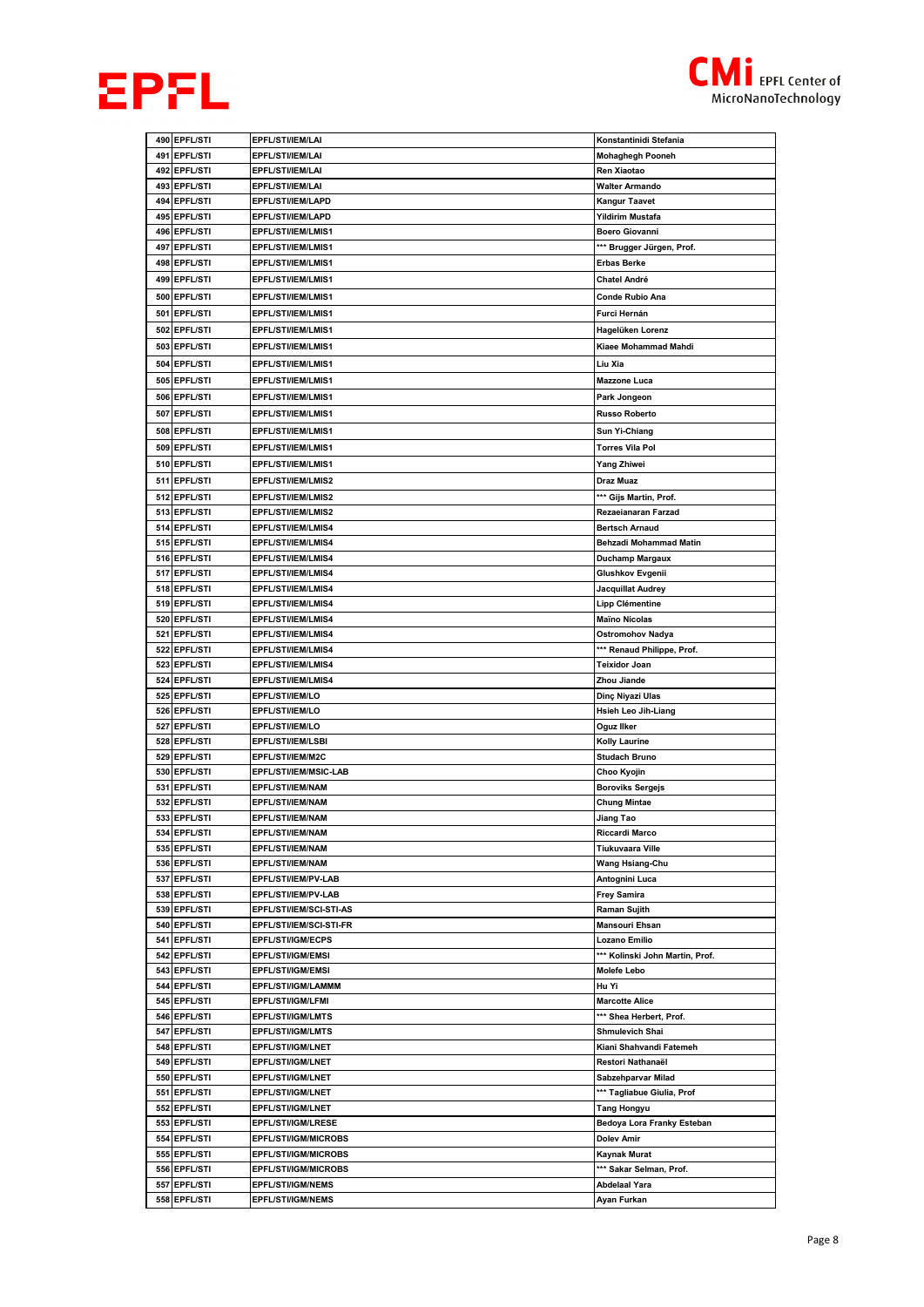



|     | 559 EPFL/STI                    | <b>EPFL/STI/IGM/NEMS</b>                      | <b>Gamper Stephan</b>                        |
|-----|---------------------------------|-----------------------------------------------|----------------------------------------------|
| 560 | <b>EPFL/STI</b>                 | <b>EPFL/STI/IGM/NEMS</b>                      | <b>Gaudioso Renato</b>                       |
|     | 561 EPFL/STI                    | <b>EPFL/STI/IGM/NEMS</b>                      | Hartmann Florian                             |
| 562 | <b>EPFL/STI</b>                 | <b>EPFL/STI/IGM/NEMS</b>                      | <b>Herle Dorian</b>                          |
| 563 | <b>EPFL/STI</b>                 | <b>EPFL/STI/IGM/NEMS</b>                      | <b>Imstepf Laetitia</b>                      |
|     | 564 EPFL/STI                    | <b>EPFL/STI/IGM/NEMS</b>                      | Küçük Seniz Esra                             |
|     | 565 EPFL/STI                    | <b>EPFL/STI/IGM/NEMS</b>                      | <b>Lemonde Johannes</b>                      |
|     | 566 EPFL/STI                    | <b>EPFL/STI/IGM/NEMS</b>                      | Liffredo Marco                               |
| 567 | <b>EPFL/STI</b>                 | <b>EPFL/STI/IGM/NEMS</b>                      | <b>Maillard Damien</b>                       |
|     | 568 EPFL/STI                    | <b>EPFL/STI/IGM/NEMS</b>                      | <b>Moreno Daniel</b>                         |
|     | 569 EPFL/STI                    | <b>EPFL/STI/IGM/NEMS</b>                      | Ni Lianyi                                    |
| 570 | <b>EPFL/STI</b>                 | <b>EPFL/STI/IGM/NEMS</b>                      | Peretti Federico                             |
| 571 | <b>EPFL/STI</b>                 | <b>EPFL/STI/IGM/NEMS</b>                      | <b>Stettler Silvan</b>                       |
| 572 | <b>EPFL/STI</b>                 | <b>EPFL/STI/IGM/NEMS</b>                      | Terzi Alex                                   |
|     | 573 EPFL/STI                    | <b>EPFL/STI/IGM/NEMS</b>                      | *** Villanueva Luis Guillermo, Prof.         |
|     | 574 EPFL/STI                    | <b>EPFL/STI/IGM/NEMS</b>                      | Xu Nan                                       |
|     | 575 EPFL/STI                    | <b>EPFL/STI/IGM/NEMS</b>                      | Yandrapalli Soumya                           |
|     | 576 EPFL/STI                    | EPFL/STI/IGM/SCI-STI-MF                       | <b>Farhat Mohamed</b>                        |
|     | 577 EPFL/STI                    | EPFL/STI/IMX/FIMAP                            | <b>Esposito William</b>                      |
|     | 578 EPFL/STI                    | EPFL/STI/IMX/FIMAP                            | Piveteau Pierre-Luc                          |
| 579 | <b>EPFL/STI</b>                 | EPFL/STI/IMX/FIMAP                            | Tribolet Laurène                             |
|     | 580 EPFL/STI                    | EPFL/STI/IMX/LMGN                             | Agrawal Richa                                |
|     | 581 EPFL/STI                    | <b>EPFL/STI/IMX/LMGN</b>                      | *** Grundler Dirk, Prof.                     |
| 582 | <b>EPFL/STI</b>                 | <b>EPFL/STI/IMX/LMGN</b>                      | Guo Huixin                                   |
|     | 583 EPFL/STI                    | EPFL/STI/IMX/LMGN                             | <b>Mucchietto Andrea</b>                     |
|     | 584 EPFL/STI                    | EPFL/STI/IMX/LMM                              | Borasi Luciano                               |
| 585 | <b>EPFL/STI</b>                 | EPFL/STI/IMX/LMSC                             | Conti Vanessa                                |
|     | 586 EPFL/STI                    | <b>EPFL/STI/IMX/LMSC</b>                      | Dede Didem                                   |
| 587 | <b>EPFL/STI</b>                 | EPFL/STI/IMX/LMSC                             | Dimitrievska Mirjana                         |
| 588 | <b>EPFL/STI</b>                 | <b>EPFL/STI/IMX/LMSC</b>                      | Giunto Andrea                                |
| 589 | <b>EPFL/STI</b>                 | EPFL/STI/IMX/LMSC                             | Paul Rajrupa                                 |
| 590 | <b>EPFL/STI</b>                 | EPFL/STI/IMX/LMSC                             | Piazza Valerio                               |
|     | 591 EPFL/STI                    | EPFL/STI/IMX/LMSC                             | Ponso Michele                                |
|     | 592 EPFL/STI                    | EPFL/STI/IMX/LMSC                             | Ramanandan Panikar Santhanu                  |
|     | 593 EPFL/STI                    | EPFL/STI/IMX/LMSC                             | <b>Richard Marine</b>                        |
|     | 594 EPFL/STI                    | EPFL/STI/IMX/LMSC                             | <b>Tappy Nicolas</b>                         |
| 595 | <b>EPFL/STI</b>                 | <b>EPFL/STI/IMX/LP</b>                        | Hu Fei                                       |
| 596 | <b>EPFL/STI</b>                 | EPFL/STI/IMX/LPAC                             | <b>Balkan Alper</b>                          |
| 597 | <b>EPFL/STI</b>                 | EPFL/STI/IMX/LPAC                             | <b>Mariello Massimo</b>                      |
|     |                                 |                                               |                                              |
|     | 598 EPFL/STI                    | EPFL/STI/IMX/SUNMIL                           | <b>Mao Ting</b>                              |
| 599 | <b>EPFL/STI</b>                 | EPFL/STI/PAT-GE                               | <b>Levisse Alexandre</b>                     |
|     | 600 EPFL/STI                    | EPFL/STI/PAT/ATME                             | <b>Baumer Romain</b>                         |
|     | 601 EPFL/STI                    | EPFL/STI/PAT/ATME                             | <b>Chevalley Laurent</b>                     |
| 602 | <b>EPFL/STI</b>                 | EPFL/STI/PAT/ATME                             | Collomb Karim                                |
|     | 603 EPFL/STI                    | EPFL/STI/PAT/ATME                             | Jaunin Nicolas                               |
|     | 604 EPFL/STI                    | EPFL/STI/PAT/ATME                             | <b>Raton Maxime</b>                          |
|     | 605 EPFL/STI                    | EPFL/STI/PAT/ATME                             | Zurmühle Christophe                          |
| 606 | <b>EPFL/STI</b>                 | EPFL/STI/SCI/LT                               | Cheng Xu                                     |
| 607 | <b>EPFL/STI</b>                 | EPFL/STI/SCI/LT                               | Correa-Mena Ana Gabriela                     |
|     | 608 EPFL/STI                    | <b>EPFL/STI/SCI/LT</b>                        | Zhang Li                                     |
| 610 | 609 EPFL/STI<br><b>EPFL/STI</b> | <b>EPFL/STI/SCI/SM</b><br>EPFL/STI/SMT/SMT-GE | Igual Muñoz Anna<br><b>Gautsch Sebastian</b> |
|     | 611 EPFL/SV                     | EPFL/SV/IBI-SV/UPDEPLA                        | Pezoldt Jörn                                 |
|     |                                 | EPFL/SV/IBI-SV/UPNAE                          | <b>Tonin Elena</b>                           |
|     | 612 EPFL/SV<br>613 EPFL/SV      | <b>EPFL/SV/PTECH/BICC</b>                     | Iseli Christian                              |
|     | 614 EPFL/SV                     | EPFL/SV/PTECH/PTBET                           | <b>Pardon Gaspard</b>                        |
|     | 615 EPFL/SV                     | EPFL/SV/PTECH/PTBET                           | Signorino-Gelo François                      |
|     | 616 EPFL/SV                     | EPFL/SV/PTECH/PTBET                           | Walaszczyk Marzena                           |
|     | 617 EPFL/VPA                    | EPFL/VPA/AVP-CP/CIME-GE                       | <b>Boureau Victor</b>                        |
|     | 618 EPFL/VPA                    | EPFL/VPA/AVP-CP/CIME-GE                       | Therisod Rita                                |
|     | 619 EPFL/VPA                    | EPFL/VPA/AVP-CP/CMI-GE                        | <b>Benes Zdenek</b>                          |
| 620 | <b>EPFL/VPA</b>                 | EPFL/VPA/AVP-CP/CMI-GE                        | <b>Bouvet Didier</b>                         |
| 621 | <b>EPFL/VPA</b>                 | EPFL/VPA/AVP-CP/CMI-GE                        | <b>Clerc Guy-François</b>                    |
|     | 622 EPFL/VPA                    | <b>EPFL/VPA/AVP-CP/CMI-GE</b>                 | Cornaz Céline                                |
|     | 623 EPFL/VPA                    | EPFL/VPA/AVP-CP/CMI-GE                        | <b>Cuadrado Prats Jonas</b>                  |
|     | 624 EPFL/VPA                    | EPFL/VPA/AVP-CP/CMI-GE                        | Cuénod Blaise                                |
|     | 625 EPFL/VPA                    | EPFL/VPA/AVP-CP/CMI-GE                        | Dorsaz Julien                                |
|     | 626 EPFL/VPA                    | EPFL/VPA/AVP-CP/CMI-GE                        | Feijo Aste Oscar                             |
| 627 | <b>EPFL/VPA</b>                 | EPFL/VPA/AVP-CP/CMI-GE                        | Flückiger Philippe                           |
| 628 | <b>EPFL/VPA</b>                 | EPFL/VPA/AVP-CP/CMI-GE                        | <b>Hibert Cyrille</b>                        |